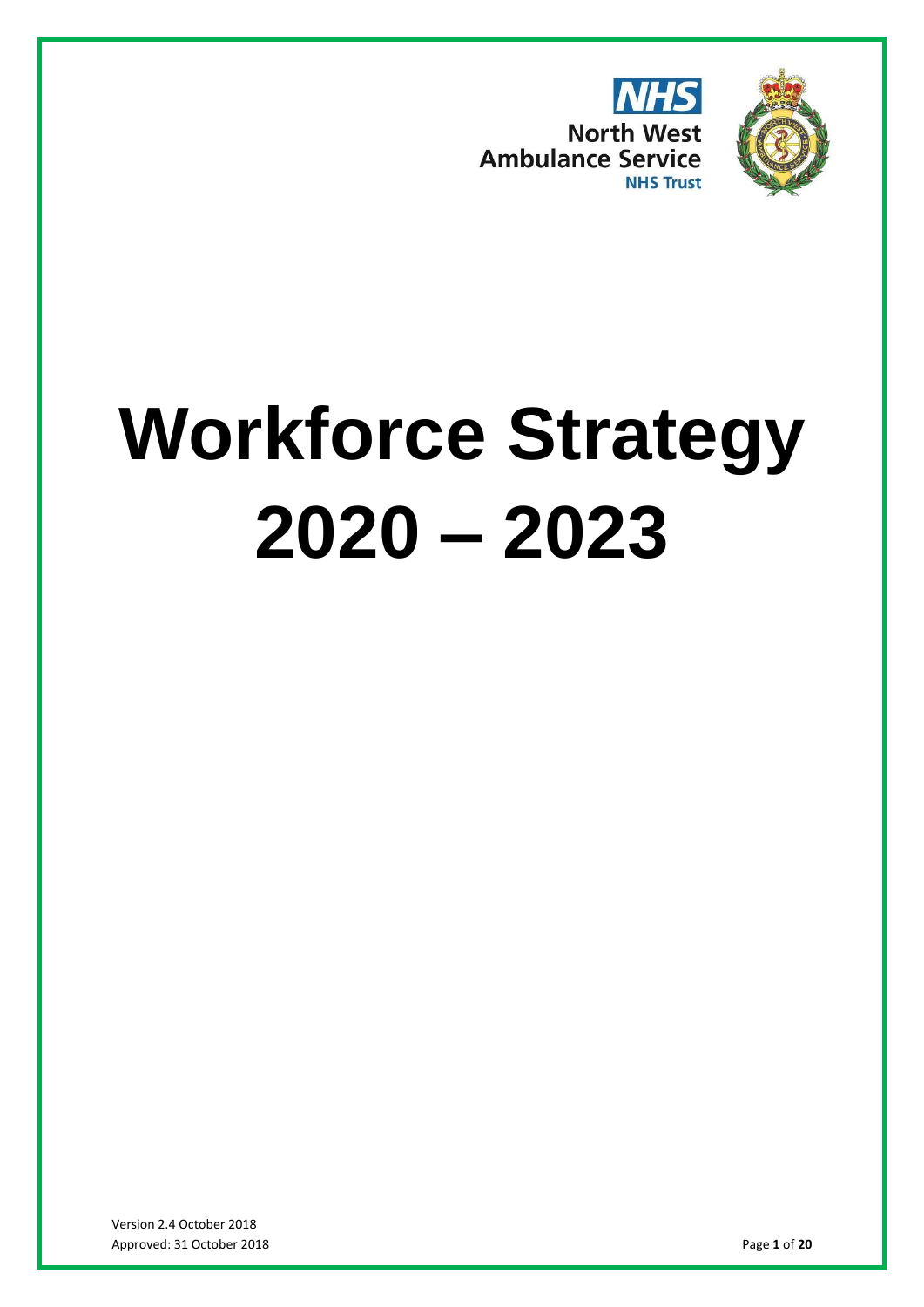| Recommended by                | <b>Resources Committee</b> |  |
|-------------------------------|----------------------------|--|
| Approved by                   | <b>Board of Directors</b>  |  |
| Approval date                 | 24th July 2020             |  |
| Version number                | 2.6                        |  |
| Review date                   | April 2021                 |  |
| <b>Responsible Director</b>   | Director of People         |  |
| Responsible Manager (Sponsor) | Deputy Director of People  |  |
| For use by                    | All Trust employees        |  |

This strategy is available in alternative formats on request. Please contact the HR Department on 01204 498400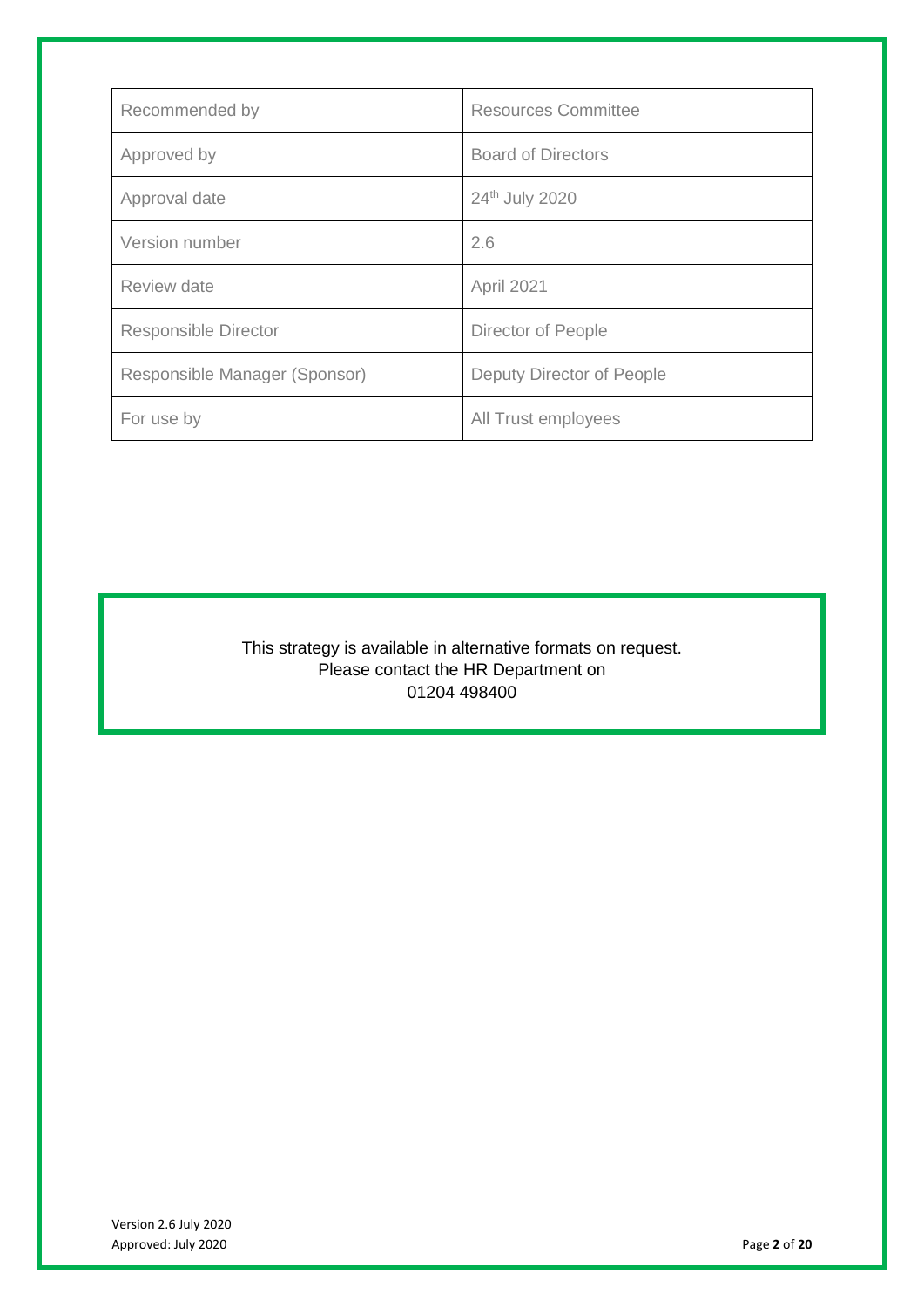# **Change record form**

| <b>Version</b> | Date of<br>change   | Date of<br>release | <b>Changed by</b>              | <b>Reason for change</b>                                           |  |
|----------------|---------------------|--------------------|--------------------------------|--------------------------------------------------------------------|--|
| 0.1            | 19 Jul 2013         |                    | C Offer                        | Document creation                                                  |  |
| 0.2            | 24 Jul 2013         |                    | C Offer                        | Completion of additional<br>sections, feedback received            |  |
| 0.3            | 30 Jul 2013         |                    | C Offer                        | Feedback received                                                  |  |
| 0.4            | 7 Aug 2013          |                    | C Offer                        | Completion of additional<br>sections, feedback received            |  |
| 0.5            | 2 Sep 2013          |                    | C Offer                        | Review and feedback                                                |  |
| 0.6            | 2 Oct 2013          |                    | C Offer                        | Completion of additional<br>sections, feedback received            |  |
| 0.7            | 18 Oct 2013         |                    | L Ward $\overline{C}$<br>Offer | Completion of additional<br>sections, feedback received            |  |
| 0.8            | 31 Oct 2013         |                    | C Offer                        | Final review prior to<br>consultation                              |  |
| 0.9            | 3 Dec 2013          |                    | C Offer                        | Feedback from consultation                                         |  |
| 1.0            | 6 Jun 2014          |                    | C Offer                        | Updated following Board of<br>Directors agreement of three<br>aims |  |
| 1.1            | 11 December<br>2014 |                    | L Ward / C<br>Offer            | Finalised update                                                   |  |
| 1.2            | 31 March<br>2016    | April 2016         | L Ward                         | Interim review to ensure<br>strategy remains fit for purpose       |  |
| 1.3            | 17 April 2017       | April 2017         | L Ward                         | Interim review to ensure<br>strategy remains fit for purpose       |  |
| $\overline{2}$ | May 2018            | <b>June 2018</b>   | V Camfield<br>L Ward           | Full review of strategy                                            |  |
| 2.1            | October 2018        | October<br>2018    | V Camfield<br>L Ward           | Amendments following<br>consultation                               |  |
| 2.2            | October 2018        | October<br>2018    | L Ward                         | Amendments following<br>consultation with EMT                      |  |
| 2.3            | October 2018        | October<br>2018    | L Ward                         | Amendments following EMT<br>approval                               |  |
| 2.4            | 31 October<br>2018  | November<br>2018   | L Ward                         | <b>Board Approval</b>                                              |  |
| 2.5            | 8 March 2020        | 9 March<br>2020    | L Ward                         | End of year 1 review                                               |  |
| 2.6            | 9 July 2020         |                    | L McConnell                    | Reflect changes arising from<br>COVID <sub>19</sub>                |  |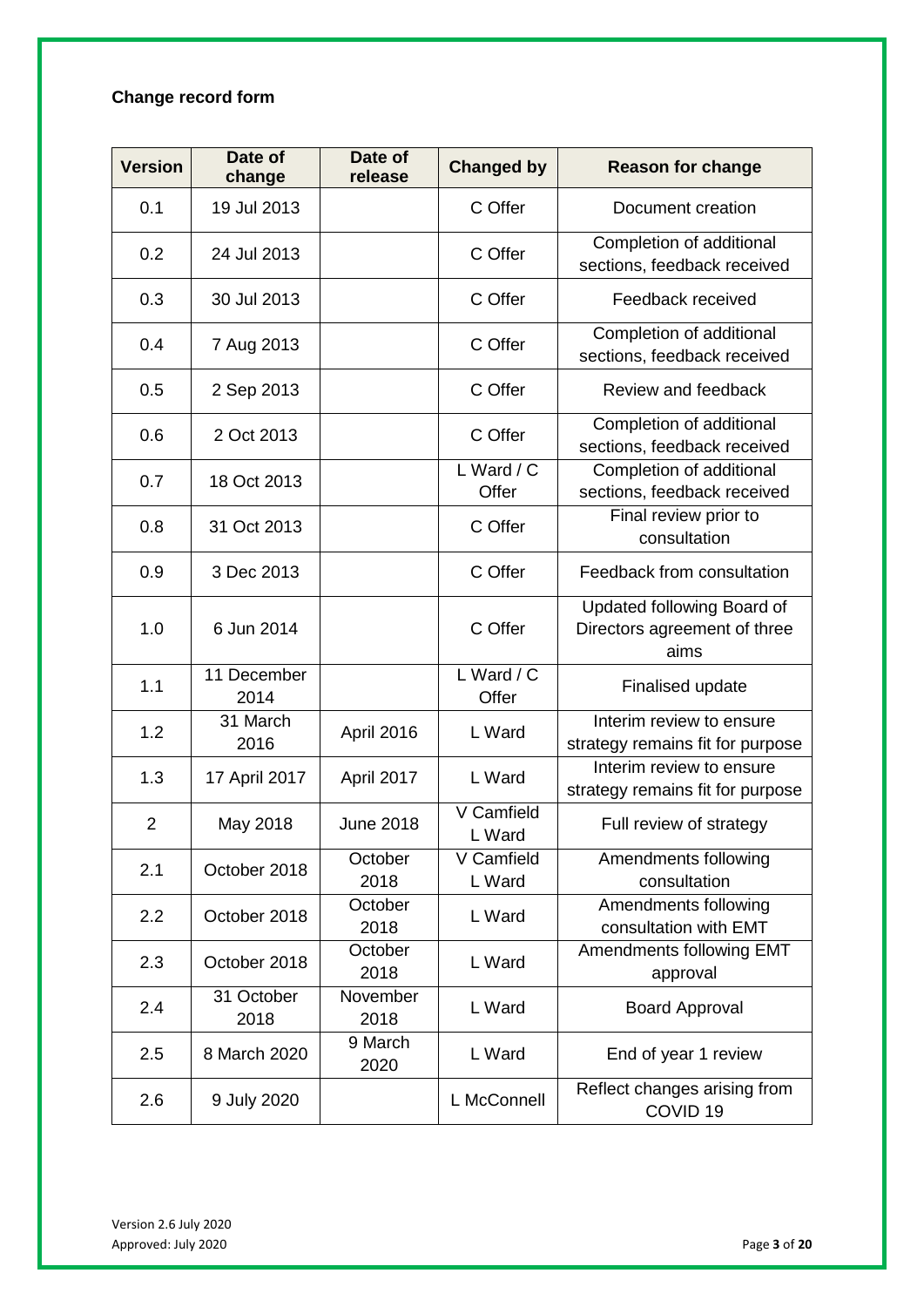# **Workforce Strategy 2019-2022**

# **Contents**

| 1              |  |
|----------------|--|
| $\overline{2}$ |  |
| 3              |  |
| 4              |  |
| 5              |  |
| 6              |  |
| $\overline{7}$ |  |
| 8              |  |
| 9              |  |
| 10             |  |
| 11             |  |
| 12             |  |
| 13             |  |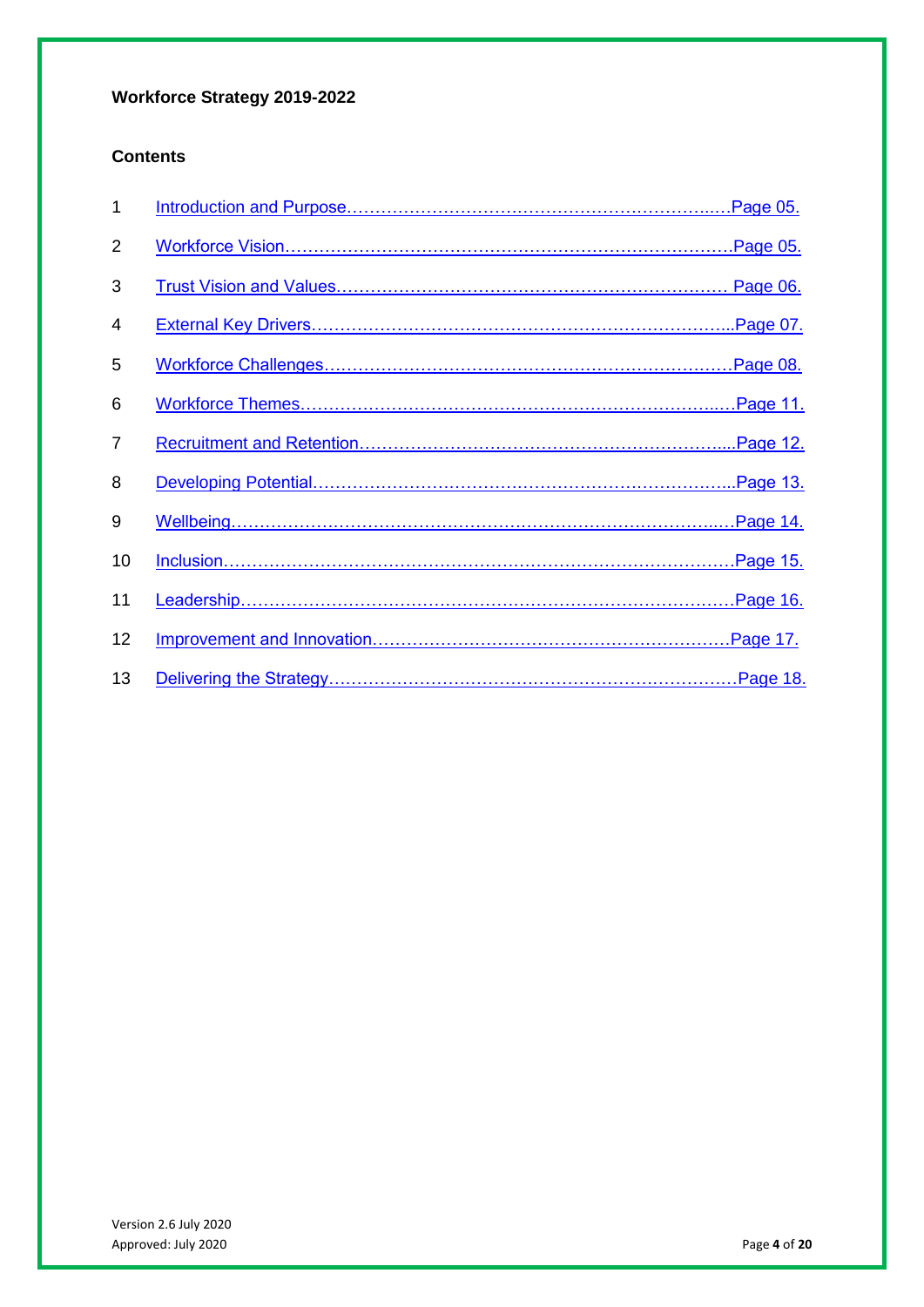

# <span id="page-4-0"></span>**INTRODUCTION AND PURPOSE**

The Trust aims to ensure that patients are at the heart of what we do. The purpose of the Workforce Strategy is to set how we will **develop, engage and empower** our workforce to deliver our vision to be *'The best ambulance service in the UK, by providing the right care, at the right time, in the right place every time'*. The Workforce Strategy sets out our strategic workforce priorities and our approach to enabling the changes required in our workforce to support delivery of the Trust's strategic objectives. The Workforce Strategy is rolling 3 year Strategy which will be reviewed annually to ensure that it adapts to the changing needs of the organisation and remains fit for purpose.

We are operating in a challenging time with key national drivers such as the Five Year Forward View, Long Term Plan and the Integrated Care System Plans, combined with devolution of powers in areas such as Greater Manchester providing a complex operating environment. Responding to this environment requires innovative leadership, an agile workforce and the necessity to collaborate in new ways of working to deliver safe, effective and patient centred care.

The needs of our workforce are also changing. Shortages of key clinical staff, changing educational pathways and the changing demands of the new workforce and longer working, requires flexibility across the employee lifecycle. We also have a number of workforce challenges around recruitment and retention, terms and conditions, productivity and workforce modernisation. It is therefore important that the Workforce Strategy is a framework that we can utilise to enable our response to these challenges.

This Strategy was launched in 2019 and towards the end of 2019/20, the first year review of achievements was due to be undertaken along with the implementation plan for Year 2 however due to the impact of COVID-19 this work has been delayed whilst the Trust focused on its response to the pandemic.

The impact of COVID-19 on the delivery of the strategic objectives outlined in this Workforce Strategy have been significant. The People Directorate have focussed on improving resources and capacity during the pandemic whilst ensuring that Health and Wellbeing and changes to Terms and Conditions of employment have been implemented effectively and fairly and that staff have had access to the best possible support to keep them safe.

During 2020/21, the People Directorate will strive to deliver its recovery plan following the impact of COVID-19 on the strategic objectives within this Strategy, focusing on both recovery of our foundations of success and resuming delivery of key improvement goals within the context of a reset of the overall implementation plan.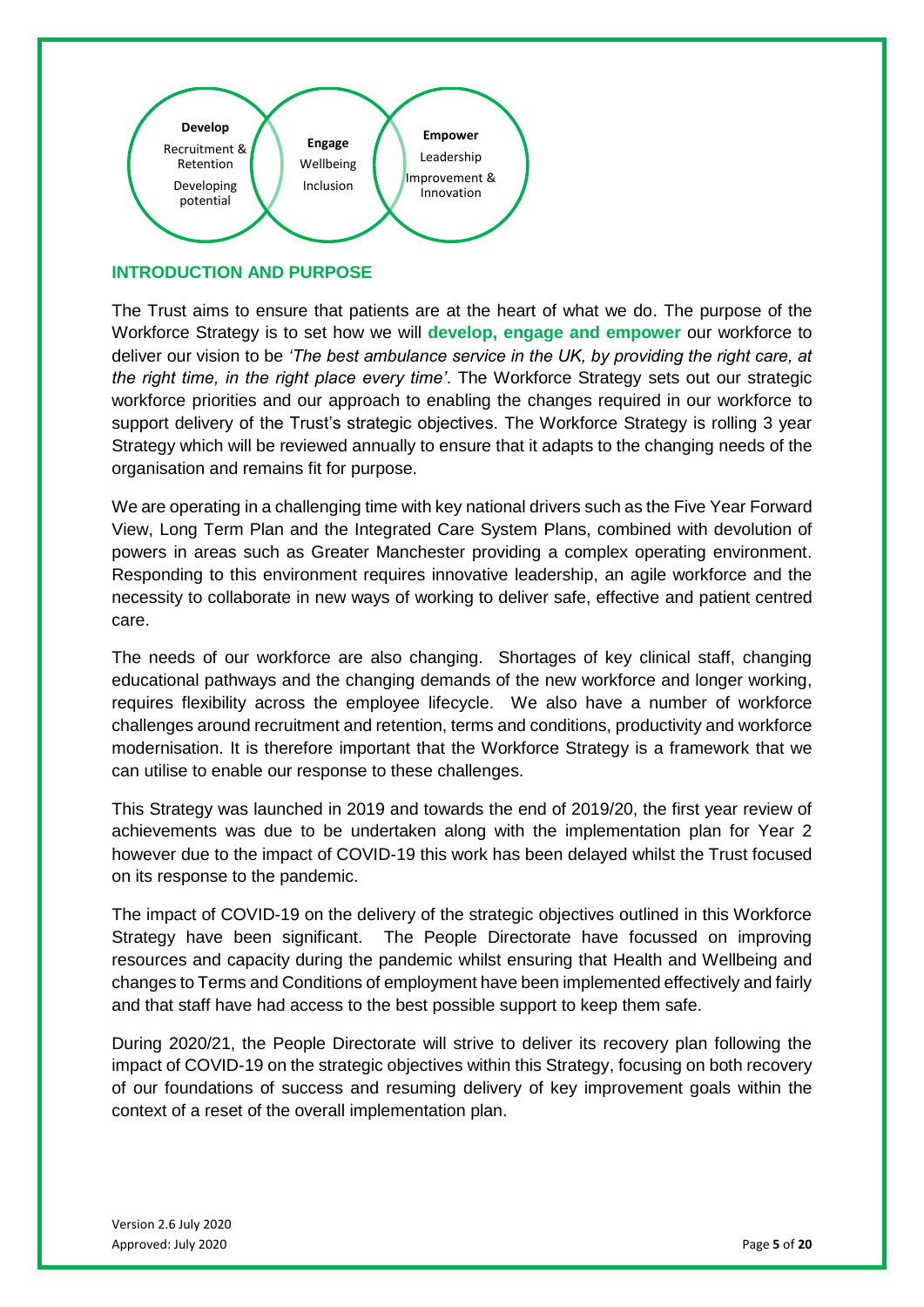#### <span id="page-5-0"></span>**WORKFORCE VISION**

Achieving our strategic goals and making our vision a reality will not be possible without our staff. Our greatest asset is our staff and in order to fulfil our vision and meet the key drivers we need a highly skilled, committed and engaged workforce that can modernise and grow.

We have a workforce vision to **develop, engage and empower** our staff. This starts at the point of recruitment and continues throughout the employee lifecycle. Our leaders are key to enabling our staff to be motivated, caring and proud to work for the Trust.

The role of a leader is becoming ever more challenging in the current healthcare climate which is volatile, uncertain, complex and ambiguous. How we lead in these environments is therefore equally important as what we achieve.

Leadership is key to delivering the Trust vision and there needs to be a recognition and investment in the development of great leaders who are able to inspire people to act and who can nurture a positive culture. Effective people management is the starting block to creating a motivated, engaged and committed workforce.

The People Directorate plays a vital role in enabling leadership accountability through the creation of a best practice framework of policy and practice; through expertise in workforce management and organisational design; effective planning and delivery of effective transactional services; leadership development and support.

The principles of the Trust's **Be Think Do** Leadership Framework aims to get leaders to be a positive role model by understanding who they are and the type of leader they can be and seeks to support them through their leadership journey.

It is key for leaders to **be** accessible and prepared to engage with staff, leading through the uncertainty with compassion and interest. Effective leaders need to **be** authentic and healthy role models ; to **think** critically and creatively to deliver longer term change; and to act with integrity in what they **do** to challenge, influence and invest in others.

#### <span id="page-5-1"></span>**TRUST VISION AND VALUES**

The Workforce Strategy is an enabler to support the Trust's overall ambition to be '*The best ambulance service in the UK, by providing the right care at the right time, in the right place, every time'*.

Workforce forms one of the key priorities in the Trust Strategy:



**Workforce:** Engaging and empowering our leaders and staff to develop, adapt and embrace new ways of delivering care.

Our values form the foundation of, and drive the whole organisation, ensuring we lead by example and create the right culture and conditions for patients to receive safe and effective care every time. These values can only be achieved if we have the staff in place who share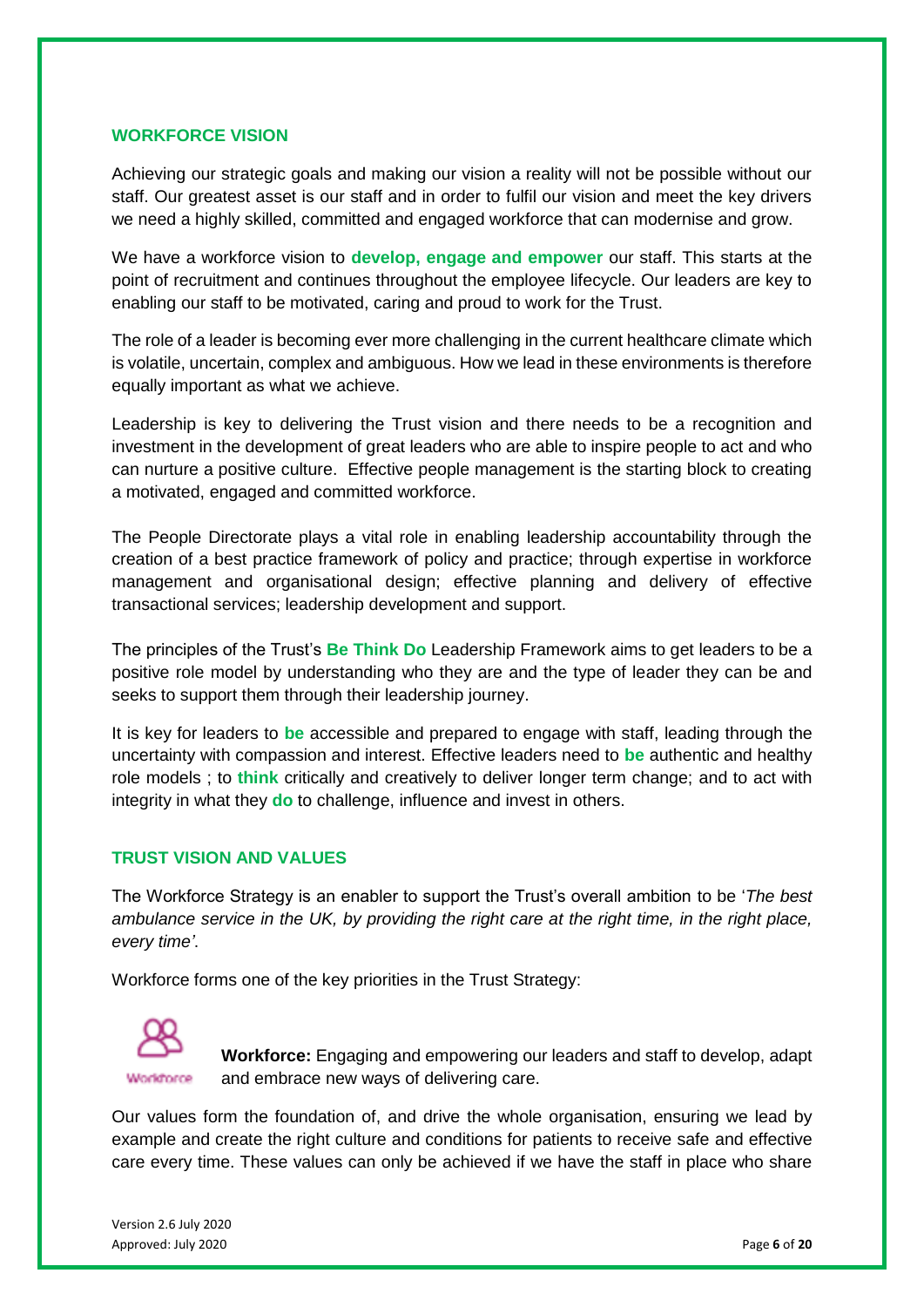the Trust's values and feel supported to deliver them. We need to ensure that we recruit, develop and support our staff to feel engaged and proud to work for the Trust.

The Workforce Strategy does not operate in isolation, but exists to enable the delivery of the Trust's Vision and to support the implementation of other key enabling strategies, including the Right Care Strategy (Quality) and the Right Time, Right Place Strategy (Urgent and Emergency Care). The Workforce Strategy enables 'every time' delivery of high quality patient care. As such it provides a core foundation on which future success is built.

| To be the Best Ambulance Service in the UK                                |                                              |                                              |  |  |  |  |
|---------------------------------------------------------------------------|----------------------------------------------|----------------------------------------------|--|--|--|--|
| <b>Right Care</b>                                                         | <b>Right Time</b>                            | <b>Right Place</b>                           |  |  |  |  |
| <b>Right Care Strategy</b><br><b>Research and Development</b><br>Strategy | <b>Urgent and Emergency Care</b><br>Strategy | <b>Urgent and Emergency Care</b><br>Strategy |  |  |  |  |
| <b>Every Time</b>                                                         |                                              |                                              |  |  |  |  |
| <b>Workforce Strategy</b>                                                 |                                              |                                              |  |  |  |  |

# <span id="page-6-0"></span>**EXTERNAL KEY DRIVERS**

This strategy is shaped by key drivers in both the local and national health economy and these assist in identifying the key workforce priorities.

The *NHS Five Year Forward View* and *Long Term Plan* set out why improvements are required to support the triple aim of better health, better care, and better value. The plans set out the need to review the provision of urgent and emergency care, as well as recognising the need to develop an ambulance service which is empowered to make decisions based on the best possible outcome for the patient. The result of this is a move away from the respond and convey model of the traditional ambulance service. Instead, the Trust is working innovatively to transform the way in which we respond to patients' needs and make clinical decisions as far forward in the patient journey as possible.

The *Interim NHS People Plan* was developed collaboratively with national leaders and partners, setting a vision for how people working in the NHS will be supported to deliver care and identifies the actions NHS organisations should take to help them. The interim plan was published in 2019 with the full plan expected in 2020. This strategy has been mapped against the key themes identified in the plan to ensure that our planned improvement goals will deliver the expectations set out nationally for people management in the NHS. In particular, the focus on making the NHS the best place to work; improving leadership culture; addressing workforce shortages; and developing 21<sup>st</sup> century care, especially through support of the digital agenda.

The *Care Quality Commission (CQC)* is the independent regulator of health & social care in England and they oversee the trust's compliance with the provision of high quality care and patient safety. Our workforce clearly has a significant role in ensuring that we achieve outstanding assessment against the CQC standards and this strategy will support improvements and ongoing developments in this area, ensuring that we respond to emerging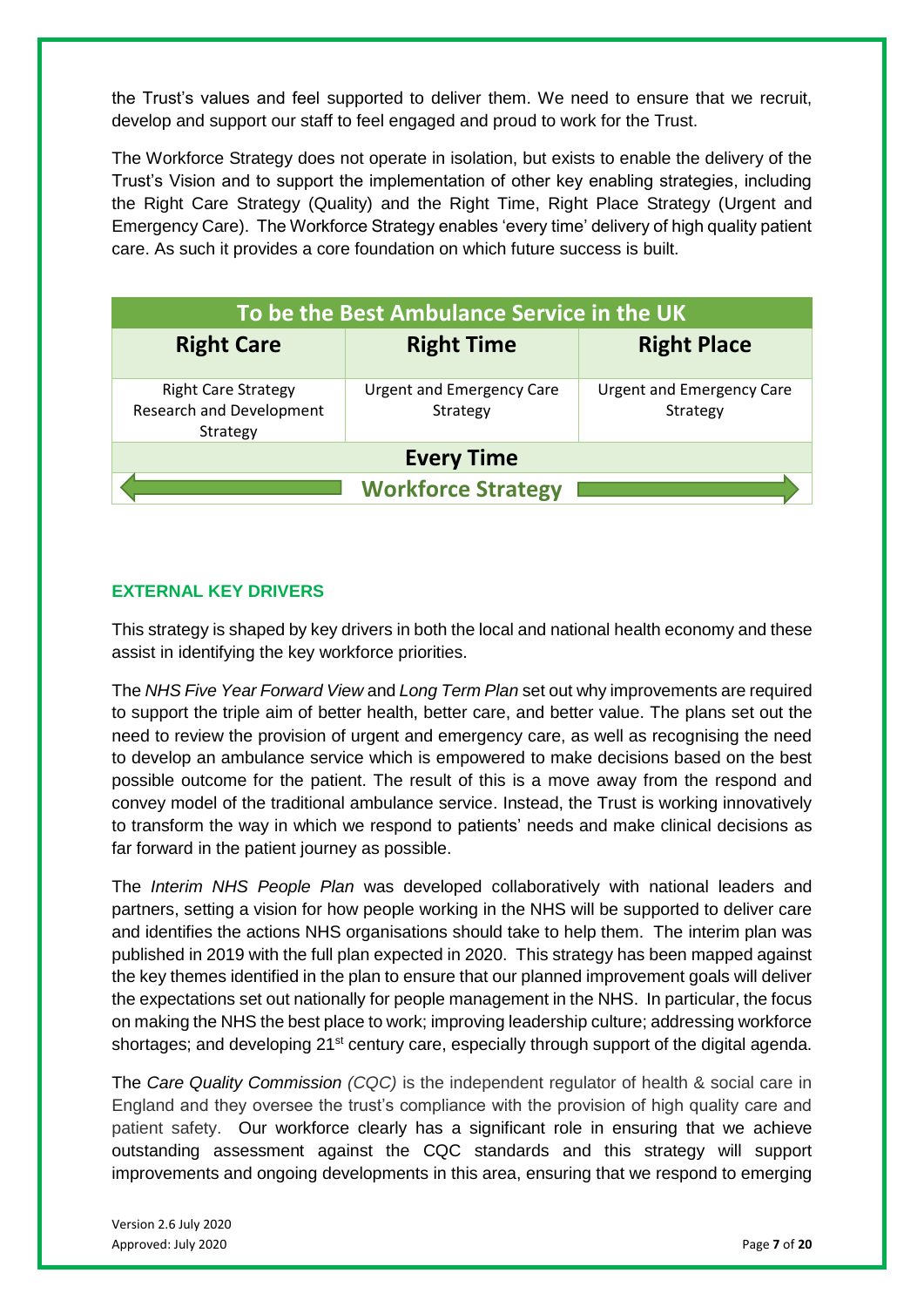recommendations from inspections. Following CQC assessment in 2020, the Trust has been rated 'Good' by the CQC with some areas of outstanding practice identified. We will seek to build on these areas and to work towards an overall outstanding assessment in the future. The Trust is awaiting its Well Led assessment which was delayed as a result of COVID 19.

The *Carter Review* into Operational Productivity and Performance in English Ambulance Trusts was published in 2018. This looks at the comparative performance of ambulance services and identifies unwarranted variation to help services to learn from each other. The report recognised that ambulance staff do hugely challenging jobs day in, day out and that the right level of support is critical. It highlights that levels of sickness and engagement across ambulance staff are some of the most problematic in the NHS and need to be addressed culturally. It also reinforced the underpinning workforce vision set out in this strategy to ensure that staff have effective clinical and managerial support to ensure they feel confident in treating a patient over the phone or on scene.

The proposals relating to the reform of the *GP contract* also sets out a challenging context for ambulances service. These proposals, also recognised within the Interim People Plan, identify the value of the Paramedic workforce in addressing skills shortages within primary care and provides a funding model through the GP contract to support the recruitment of Paramedics. This poses some challenges to workforce supply but also to the loss of experienced Paramedics from the ambulance workforce, which could impact on the delivery of improved non-conveyance rates and mentoring and support of the newly qualified workforce. The Trust is working to respond positively and recognise the opportunities of these developments for our workforce through rotational working models which seek to retain staff and utilise the advantages of system working for the benefits of patients.

As a Trust we also need to be responsive to the changing healthcare system set out in the aspirations of the Integrated Care Systems (ICS) and the emerging changing models of care. These plans seek to change the way services are delivered, and the health experiences and outcomes of local communities. This will impact on the way we deliver our services and how we use resources in line with the strategic intent of the plans.

As a key partner, the Trust continues to work with a variety of groups to develop a model of care that supports the needs of the communities across the region. This will result is a transformation of the way the Trust delivers care and will have a direct impact on the utilisation of the workforce.

The external environment creates both pressure and opportunities and we have structured our workforce vision and strategy to support the Trust and our workforce in meeting these challenges and opportunities, whilst remaining true to our values.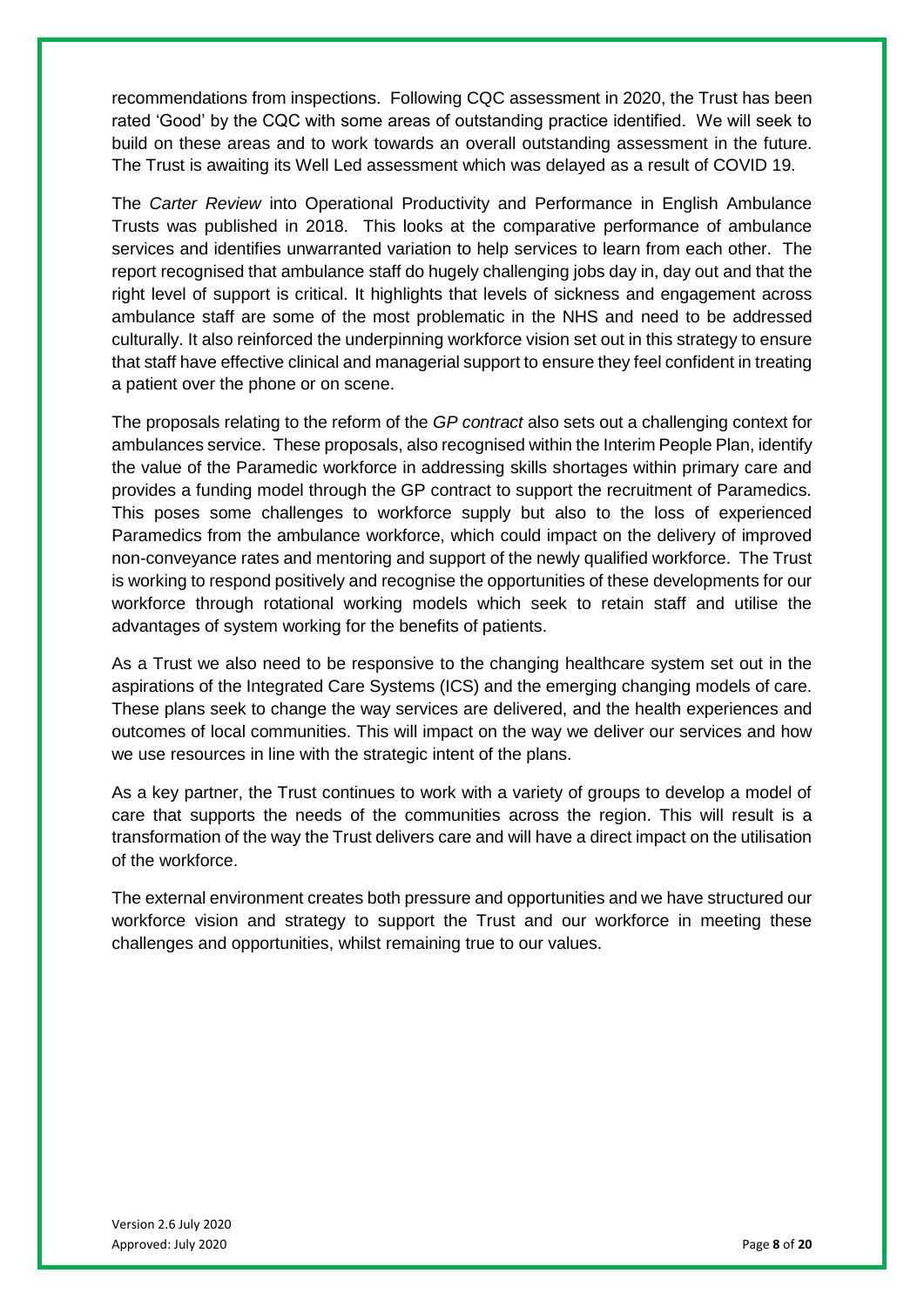# <span id="page-8-0"></span>**WORKFORCE CHALLENGES**

The Trust vision and external environment creates a numbers of workforce challenges. The strategy aims to address these key challenges and provide a tool to measure our progress in addressing them.

#### **Workforce Productivity**

The optimisation of the workforce is a key response to the external and internal demands upon the Trust. Traditionally, changes to the workforce have been in reaction to internal developments and have been undertaken in isolation from the wider health economy. Moving forward, the Trust needs to shape the emergency and urgent care workforce for both 999 and 111 based on new models of care across the wider health economy, working closely with primary and acute providers. The changes in the landscape of the health economy requires a workforce which is flexible and has a rich mix of skills.

The Trust's Urgent and Emergency Care Strategy and supporting transformation programme has a clear objective to support the development of an integrated urgent and emergency care model of service delivery and a direct outcome of this will be a continued move away from the traditional ambulance workforce model to a multidisciplinary workforce. This will see the Trust continue to build its clinical workforce and increase the utilisation of non-paramedic clinical roles such as nurses, pharmacists and mental health specialists across our service lines, including enabling clinical support in our Emergency Operations Centre environments.

The demand and capacity review of 999 services will also help to inform how our future delivery model is shaped and this will directly correlate to how we utilise and develop our workforce. Changes to our models of delivery prompts reassessment of traditional policies and operational processes to ensure that they remain fit for purpose to meet the needs of patients and staff welfare. Clear workforce planning is required to translate the recommendations in a way which is meets the requirements of the future service delivery model with clear engagement with the workforce.

Performance against our commercial contracts in 111 and PTS challenges us to review workforce structures, career pathways and improve efficiency and productivity. The Trust Strategy recognises the value of both 111 and PTS to the future development of integrated urgent care and this strategy will support the Trust and workforce to prepare for contract change, improvement and retendering processes, if required.

#### **Recruitment and Retention**

The strategy will seek to map out the employee lifecycle and identify areas for improvement which in turn will improve our attraction and retention of staff.

The development of new and different roles within the wider health economy has led to an increased turnover amongst clinical staff and this contributes to existing skills shortages, particularly in nursing and Paramedic roles across 999, urgent care and 111 services. The impact of the GP contract reform could accelerate these risks. Whilst this is a common issue throughout the health sector, we want to develop our relationships with our partner organisations to develop new and innovative roles to meet the needs of patients, but also provide clear career pathways for our staff and in turn attract applicants to the Trust. A number of rotational pilot programmes were due to be tested during 2019/20 which have been delayed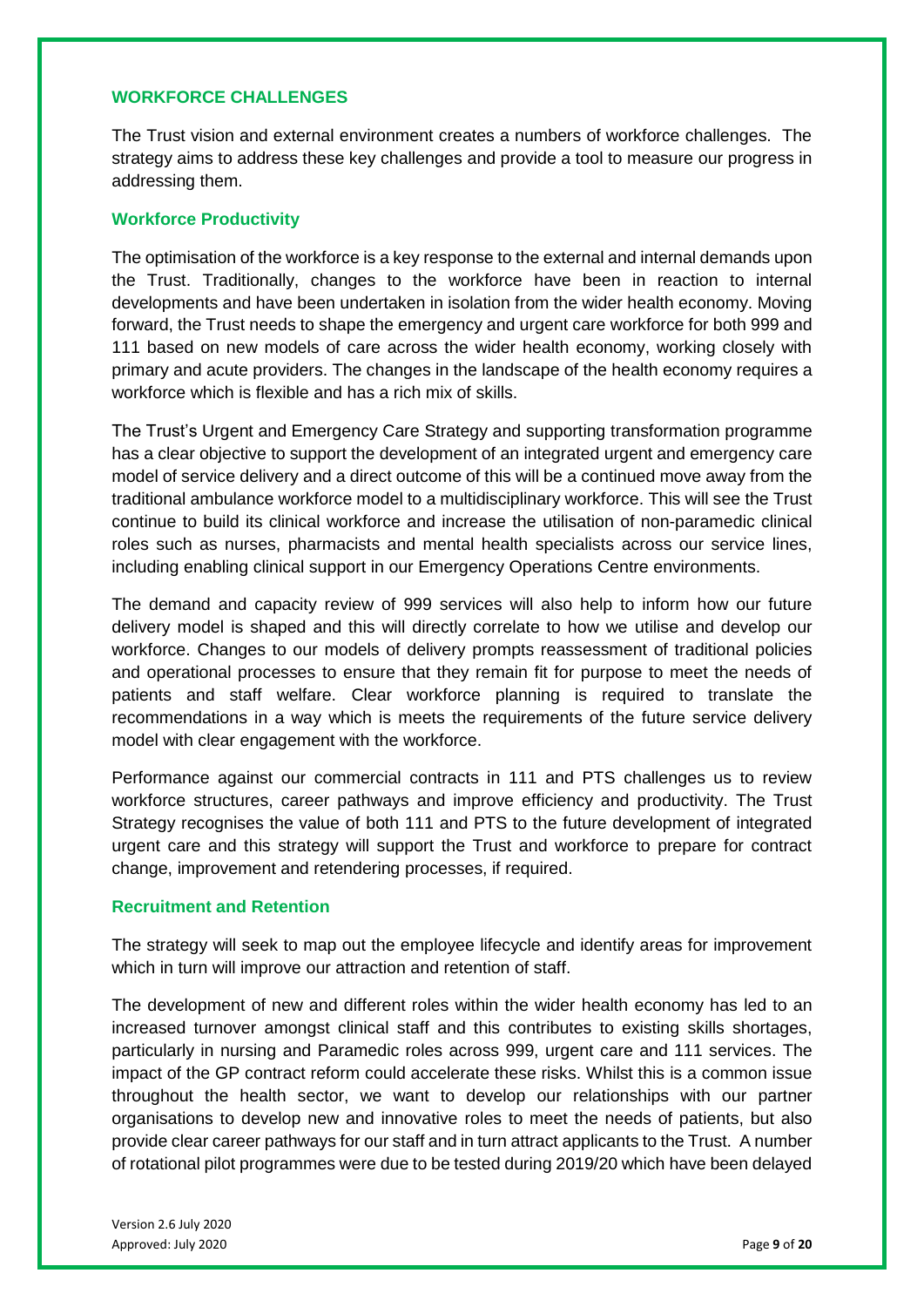as a result of the Coronavirus Pandemic however the Trust will be working with PCNs to understand their needs following the Pandemic and to relaunch the pilot programmes.

The development of rotational roles is key to supporting staff to have a rich and varied work programme and also help in the transformation of the way in which we provide patient care.

The main challenges for retention are in our call centre environments and the projected risks to our Paramedic workforce arising from the GP contract reform in 2021. We have comprehensive action plans for our call centres focusing on 3 key areas: improving onboarding; supporting career development and early intervention to encourage staff to stay and improving exit intelligence. In EOC and 111 plans are focusing on improving the recruitment process to ensure we are attracting the right candidates; reviewing the support offered to staff in post and improving the health and wellbeing offer.

# **Keeping staff safe**

Our staff work in challenging environments and also face difficult personal pressures during the employee lifecycle. Engaging and supporting staff to face those challenges and to provide a holistic approach to supporting their wellbeing is crucial to ensure staff can provide the best possible care to their patients.

Staff can experience unacceptable violence and aggression when carrying out their role. As a trust we need to ensure staff have confidence in our zero tolerance approach to violence and aggression and that our prevention and support strategies focus effectively on keeping staff safe.

Unplanned absence can have a significant impact upon the Trust's ability to manage resources and deliver care. The Trust continues to take a targeted and supportive approach to ensuring that attendance is managed effectively using workforce information, Trust policies and procedures, alongside the Occupational Health Services.

The Trust also takes a holistic approach, recognising the clear correlation between health and wellbeing and staff attendance. A number of initiatives have been introduced over the last 12 months to support wellbeing. In recognition of the fact that 'one size doesn't fit all', managers are taking a localised approach to managing wellbeing, looking at the local needs of staff based on the staff survey responses.

Responding proactively to the ongoing impact of COVID-19 on staff safety and wellbeing will need to be a continuing focus. The Trust has had a safety first approach and has been proactively undertaking risk assessment for those clinically vulnerable staff and also BAME colleagues where emerging data has shown greater risk of disease. We will need to continue to engage and evaluate our wellbeing response as the pandemic moves through different phases.

Maintaining a COVID safe working environment will continue to be a challenge for the Trust as we develop new ways of working in order to protect our staff on the front line providing direct patient care and social distancing requirements in the workplace.

#### **Terms and Conditions**

The NHS Terms and Conditions provide a framework for the pay and conditions of the workforce. The Trust works closely with Trade Union partners to interpret and implement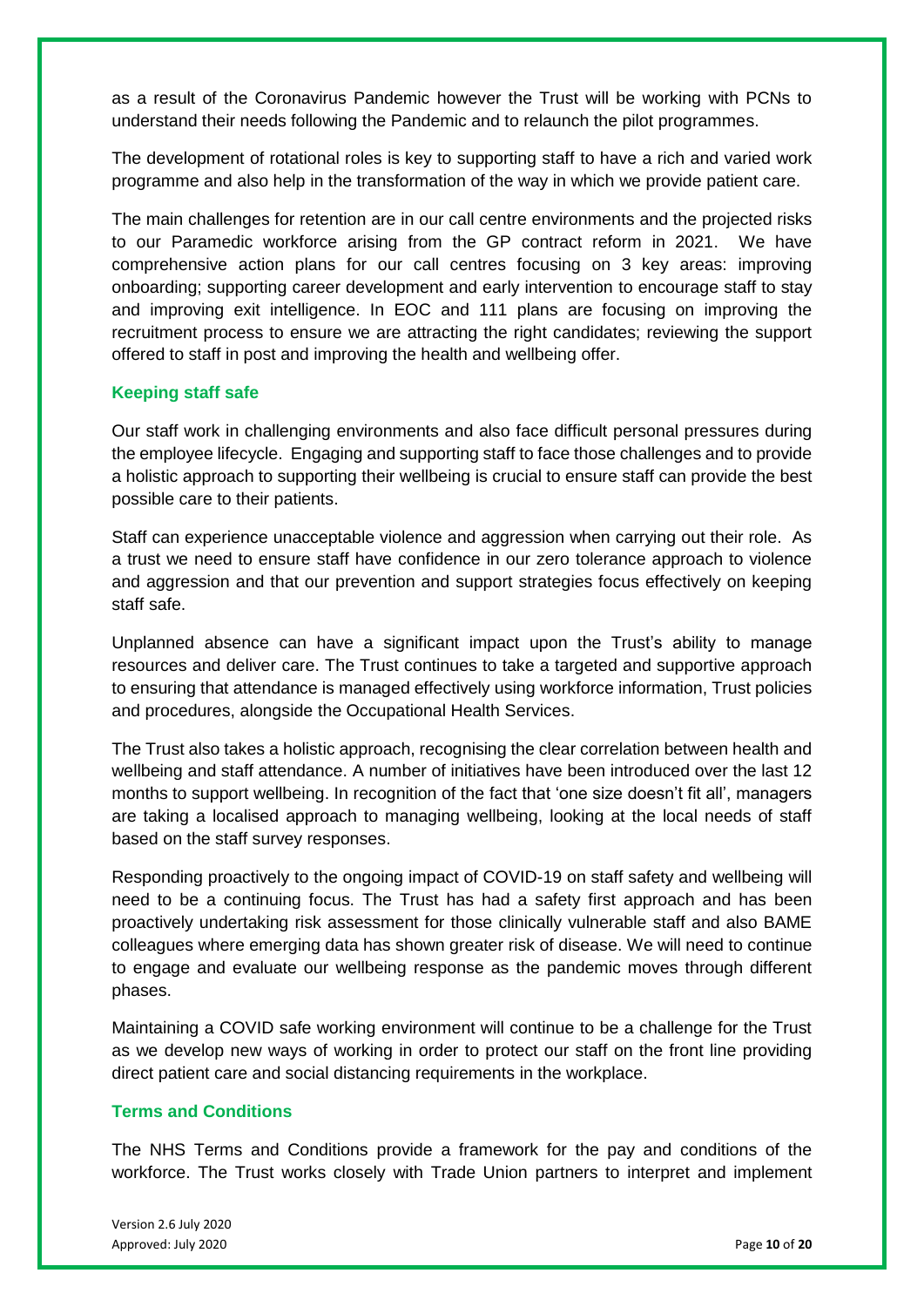changes to the terms and conditions. This partnership approach has been strengthen as a result of COVID 19 where the Trust has had to take a more dynamic and flexible approach to decision making guided by the Social Partnership Forum. We want to build on these new and dynamic ways of working moving forward, taking the benefits of technology and more streamlined approaches into our standard processes.

We also need to be able to innovatively approach opportunities such as rotational working to enable innovative funding and flexibility of contracts to enable working across the health sector whilst ensuring that staff are protected.

#### **Workforce engagement and Culture**

We need to ensure that the behaviours and attitudes that our leaders and staff share and use on a daily basis, reflect our values consistently. Culture determines how our staff feel about the organisation, how they understand and interpret the vision and how engaged and motivated they feel in their work.

Effective workforce engagement is key to staff feeling both valued and empowered. We recognise that we need to improve the way in which we engage with our staff and how they engage with each other.

Good engagement starts with managers and our leadership development framework, **Be Think Do** and is predicated on managers being prepared to engage with staff and form effective working relationships.

The extent to which staff feel valued and treated fairly is critical to the sense of wellbeing and productivity in work. Staff survey results and feedback around our investigation processes suggest that there is further work to do to embed the principles of Just Culture and to support the ongoing development of a learning culture.

# **Diversity and Inclusion**

Creating an inclusive culture where staff feel supported to fulfil their potential, are valued and welcomed for the diversity they bring to their role and feel that the organisation around them reflects the diversity of the communities we serve, is essential in delivering our values and encouraging innovation.

Our staff survey results show a clear disparity in the experiences of some of our staff from diverse groups, particularly those from BAME and disabled backgrounds, and this is seen in their experiences of bullying and harassment, discrimination and their views of the fairness of career progression opportunities. Although some of our the indicators in our WRES show improvements in narrowing the gaps in areas such as recruitment and access to training, this does not adequately reflect in the day to day experiences of our staff and more drive is required to create a full inclusive environment for our staff.

There also remain challenges in the diversity of our workforce representation. Again positive progress is being made in improving levels of representation from diverse groups, there is still a long way to go for this to be representative of our communities and adequately reflected in our leadership and management roles. This is confirmed through both our WRES, WDES and gender pay gap data which also reflects the particular challenges in the operational and clinical workforce.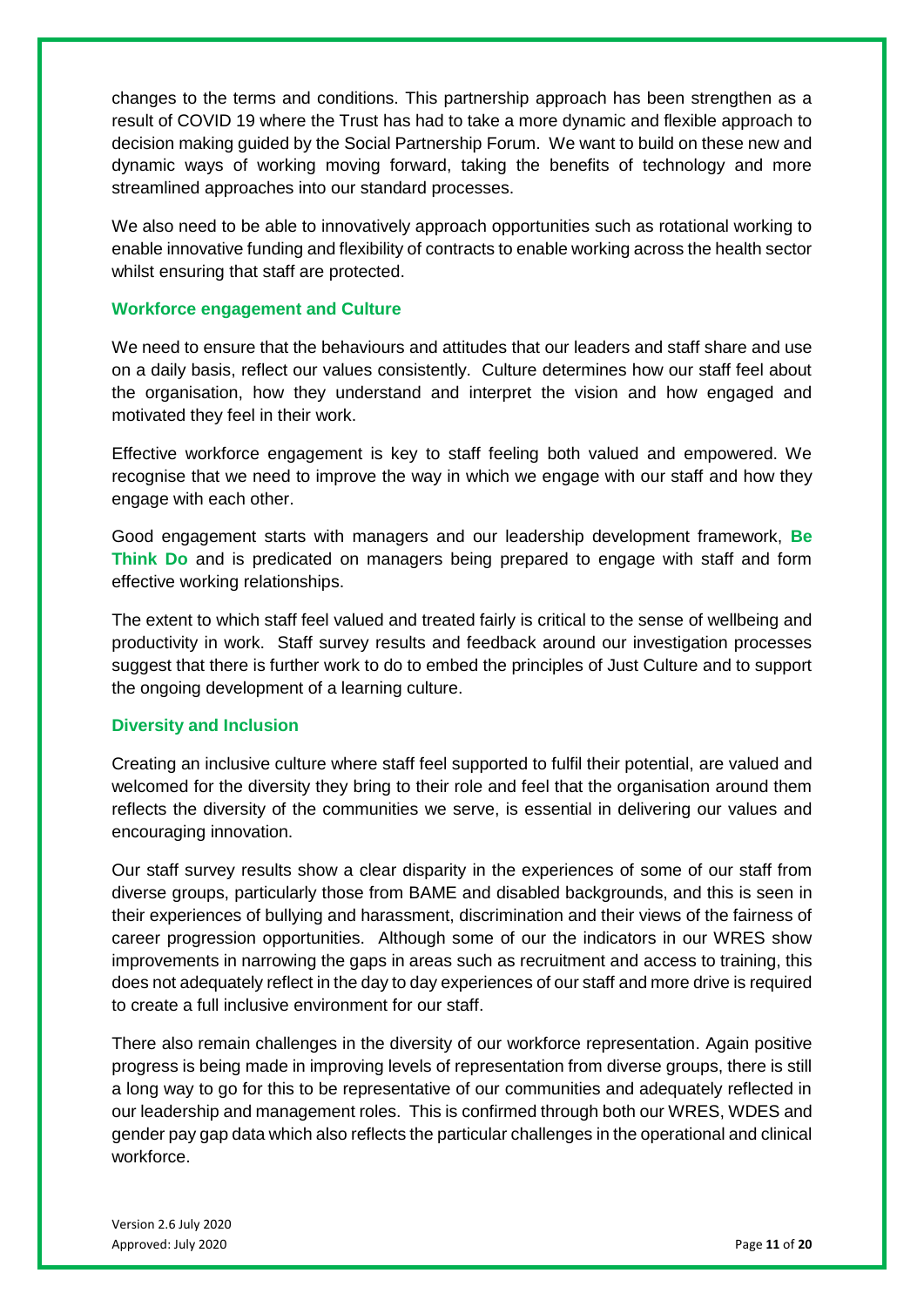COVID 19 has brought into very sharp focus the disproportionate health outcomes resulting from COVID 19 disease faced by our BAME and many disabled colleagues particularly in the Healthcare Sector. The Trust will continue to ensure that at all levels; nationally, regionally and locally we will take all necessary measures to protect the health, safety and wellbeing of our BAME colleagues.

Evidence shows that diversity in leadership is associated with more patient centred care, greater innovation, higher staff morale and access to a wider talent pool and to deliver the ambitions of this strategy we need to ensure that we can deliver leadership diversity.

# **COVID-19**

The Coronavirus pandemic continues to have a profound impact on society, the economy and the work environment. The Trust has mobilised significant additional capacity and will continue to remain agile in its planning and response to be able to take action to meet the challenges of the immediate response, long term strategic transformation and emerging national plans for service changes.

The impact of the pandemic on staff wellbeing is likely to have long term implications for the mental health of our people and we need to continue to build a framework of long term wellbeing support to enable self-help, identify early interventions and provide continued support. This will need to be supported through effective engagement and leadership, often in circumstances where traditional methods of engagement have become more problematic with social distancing and a more dispersed workforce, with higher levels of home working.

The crisis has also produced positive innovations and changes in ways of working and we need to harness those changes and rapidly learn from them to embed these improvements.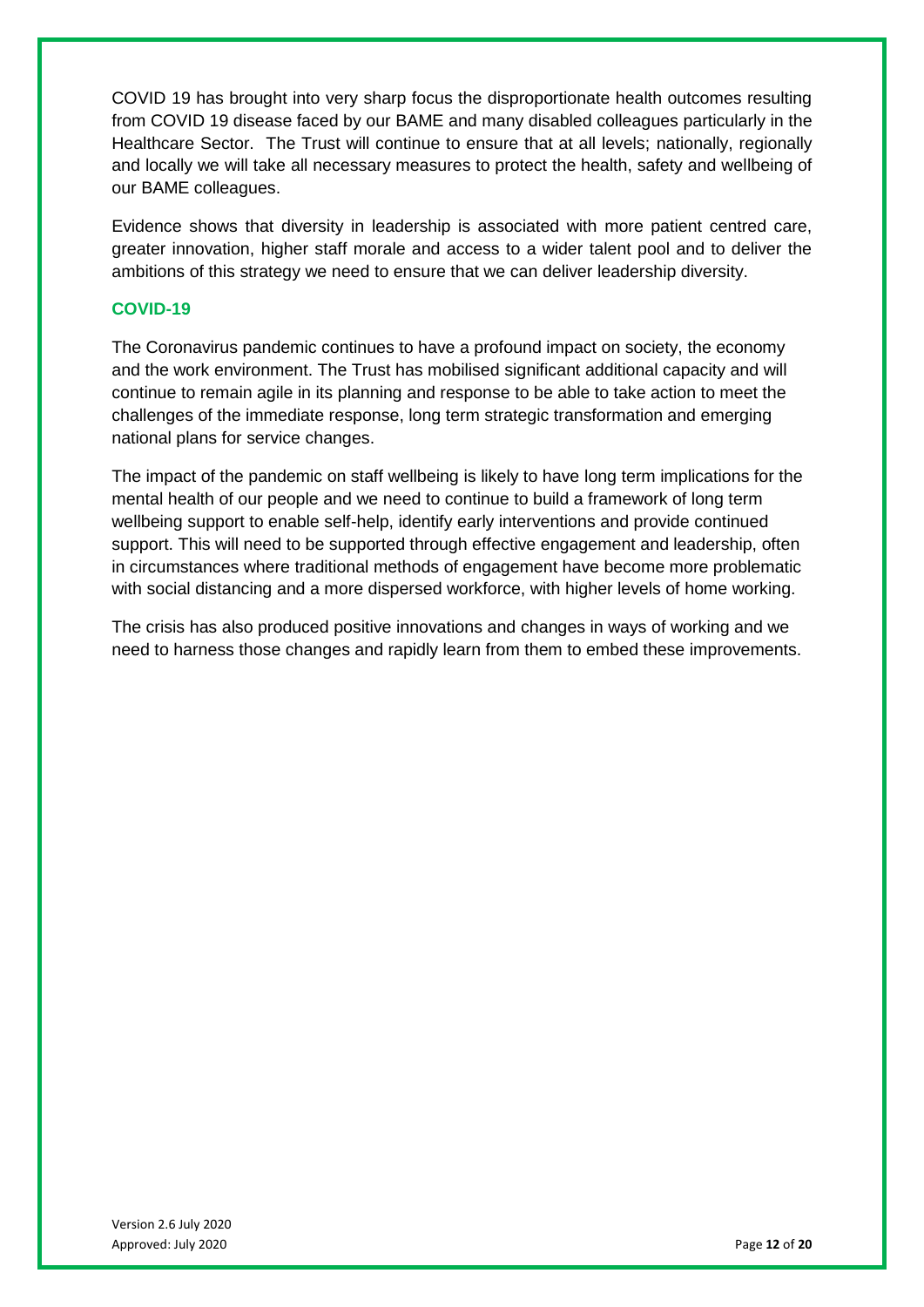# <span id="page-12-0"></span>**WORKFORCE THEMES**

The key priorities for the Workforce Strategy are organised into three key themes: **develop, engage and empower.**

#### **DEVELOP**

We aim to ensure that our staff have the Right Skills, at the Right Time and in the Right Place through effective recruitment and retention based on our core values, where everyone has the chance to **develop** their full potential and to grow with the needs of the service.

We want to create a learning culture which enables staff to continue to develop and adapt throughout their employee lifecycle, creating positive opportunities for career progression, talent management and enrichment.

#### **ENGAGE**

We recognise that to be the best ambulance service in the UK, we need our staff to actively engage in shaping that future. Listening to our staff and asking them feel part of what we do is crucial to achieving the Trust's vision.

We believe that leaders are more than just line managers, and understand the importance of how to **engage** with staff to support their wellbeing and to ensure they stay safe and by creating an inclusive culture where staff are able to recognise and speak out against discrimination and value the rich diversity amongst their workforce and the patients they care for.

#### **EMPOWER**

Our staff should feel **empowered** to lead with confidence and drive through improvement and innovation to support the ultimate aim of providing safe, effective and patient centred care every time.

Each theme has two key priorities and overall these six workforce priorities provide a framework through which the People Directorate will lead and support our staff to achieve the Trust's vision.



For each priority we outline our foundations of success. These are the core foundations that we already have in place to support these priorities but which we commit to continuing to improve and develop over the next three years.

We also set out our key goals which are the key areas of improvement to deliver our workforce vision. The plans for delivering these goals will be set out in our annual business objectives to ensure that the strategy remains both a relevant and useful tool to measure our progress and success.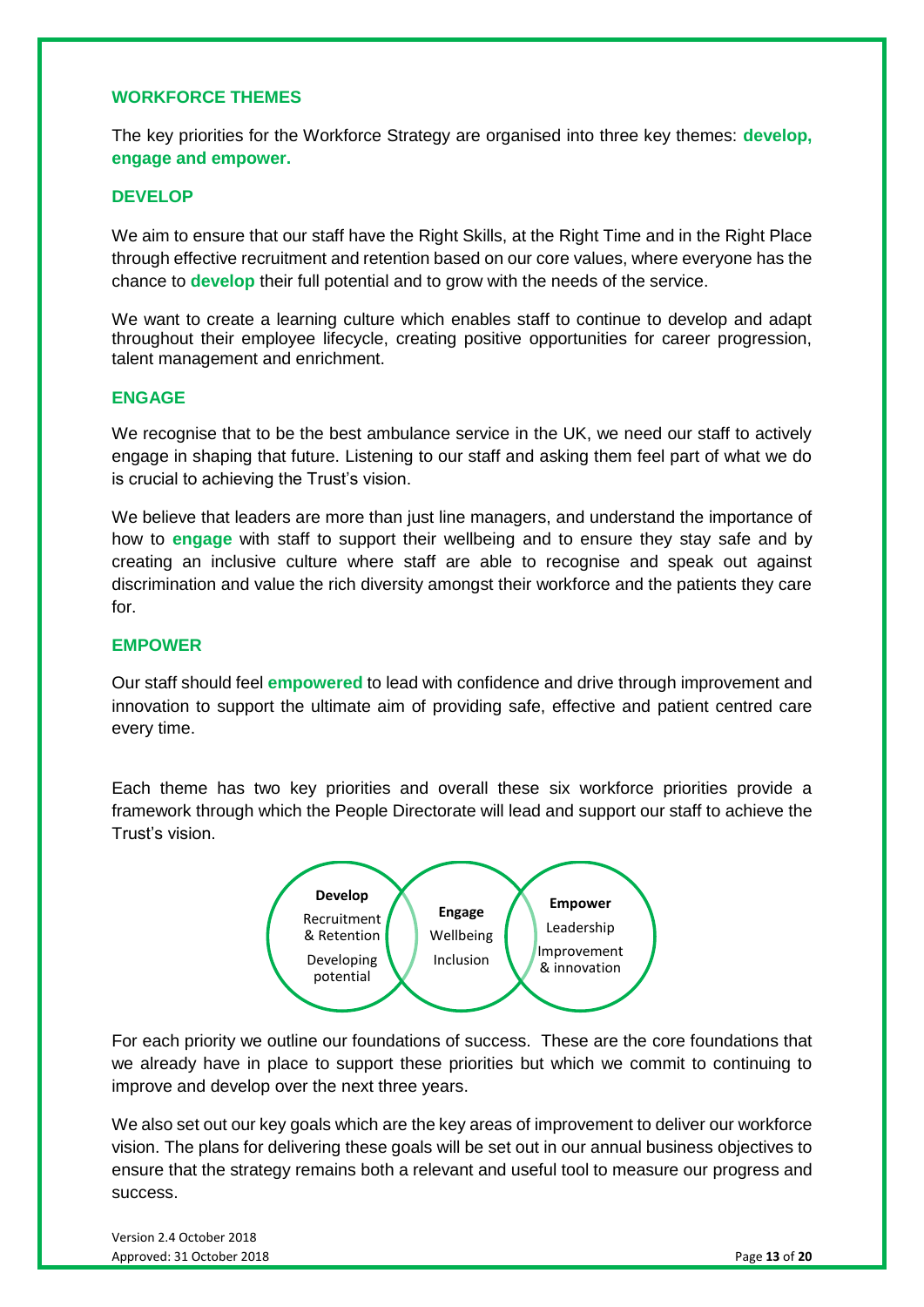

# <span id="page-13-0"></span>**RECRUITMENT AND RETENTION**

We will deliver the Right Skills, in the Right Place at the Right Time through effective workforce planning, recruitment and retention of staff.

#### **Foundations of success**

- Effective workforce planning and modelling to ensure that short, medium and long term plans accurately reflect organisation needs and address changes in workforce supply and demand.
- Developing excellence in recruitment processes. Continuously reflecting on our recruitment approaches by listening to candidates, recruiting managers and staff and using this to improve the quality of processes, innovation in attraction, improvements in onboarding, reducing the time to hire and by consistently meeting recruitment targets and reducing vacancy gaps.
- Using quantitative and qualitative data effectively to identify and manage risk, to drive improvement and to support the elimination of discrimination in our recruitment processes and improve the likelihood of appointment from shortlisting in under-represented groups

- Reducing areas of high turnover through engagement with staff and managers to deliver positive changes in the work environment, improvements to data and intelligence gathering and the development of attractive career pathways and role design which enable our staff to continue to grow professionally.
- Embedding the **Be Think Do** leadership principles into appraisal, recruitment and progression into leadership posts across the trust delivering ongoing improvements in staff experience measured through the staff survey.
- Ensuring that our recruitment and progression positively impacts on the diversity of the workforce and delivers year on year improvements in BME, gender and disability representation.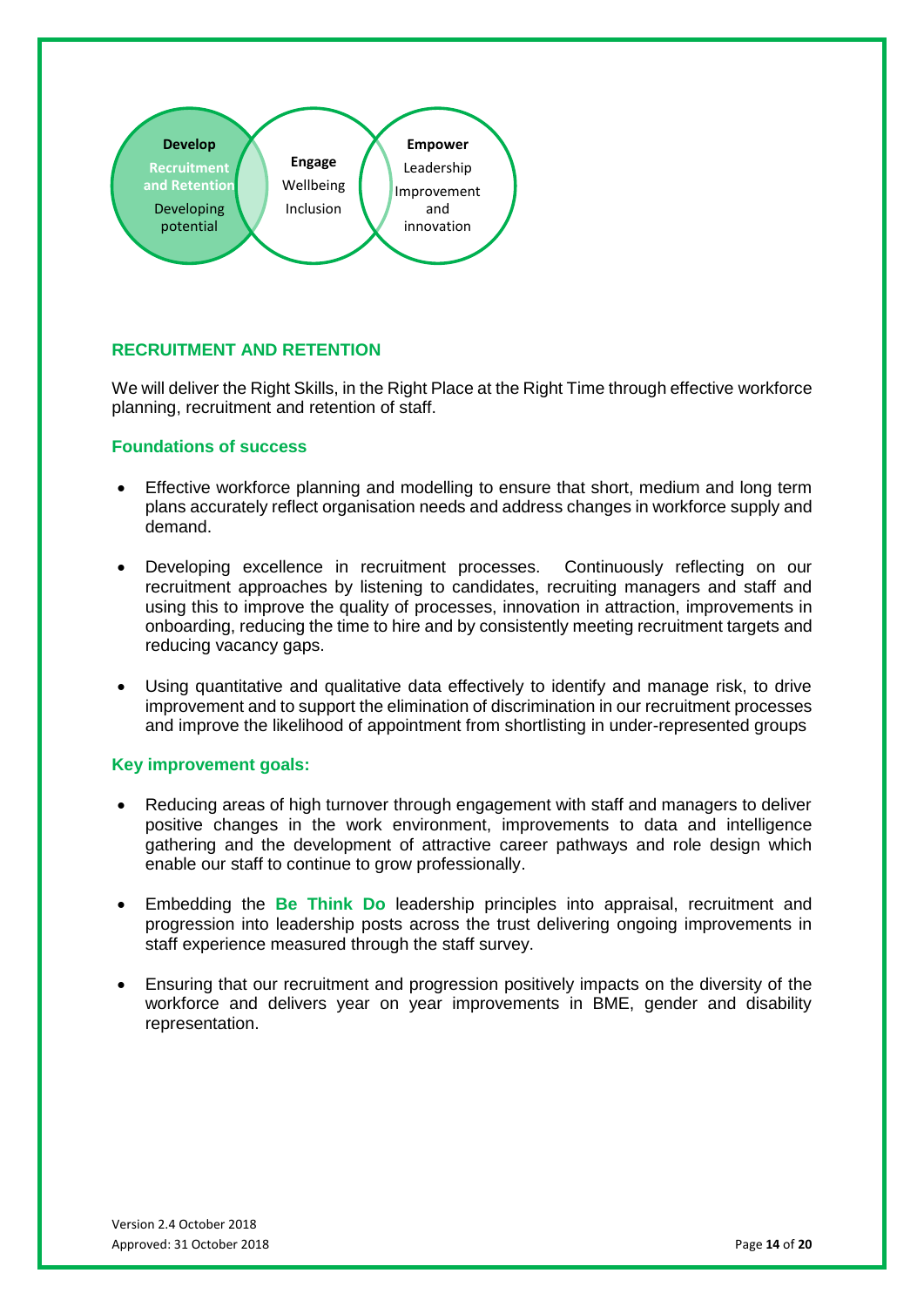

# <span id="page-14-0"></span>**DEVELOPING POTENTIAL**

We will develop a high performing, competent, safe, quality workforce – able to do the job and displaying the right values and behaviours

# **Foundations of success:**

- Developing an education and learning approach where continuous improvement is informed by patient and learner needs and experiences, as well as reflecting best practice in provision and remaining relevant to current and future organisation and workforce needs.
- Ensuring mandatory and core induction training supports people to deliver better and safer patient care and is completed by all.
- Creating an environment where staff are able to access education, training and development to allow them to develop based on individual needs and the vision of the Trust.
- Ensuring that all staff receive a quality appraisal, enabling all managers to support the delivery of high quality appraisal conversations to engage staff in discussions about their achievement, inform training needs and enable talent management.
- Responding positively to the changing education framework and working with partners in innovative and new ways to ensure continuing workforce supply.

- Delivering an appropriate range of high quality apprenticeships to enhance core induction training and enable personal and professional development. Ensuring that the supporting infrastructure enables us to embed effective and sustainable work-based learning.
- Delivering upskilling of the Paramedic workforce, enabling the ongoing development of clinical practice and supporting improved levels of See and Treat and Hear and Treat.
- Meeting the needs of new and emerging roles by developing infrastructure to support development pathways, designing appropriate training interventions and working with partners to develop appropriate educational frameworks.
- Improving the use of technology to enhance training delivery, simulation and continuing professional development.
- Enabling the organisation to build its improvement skills and capacity in line with the Right Care Strategy.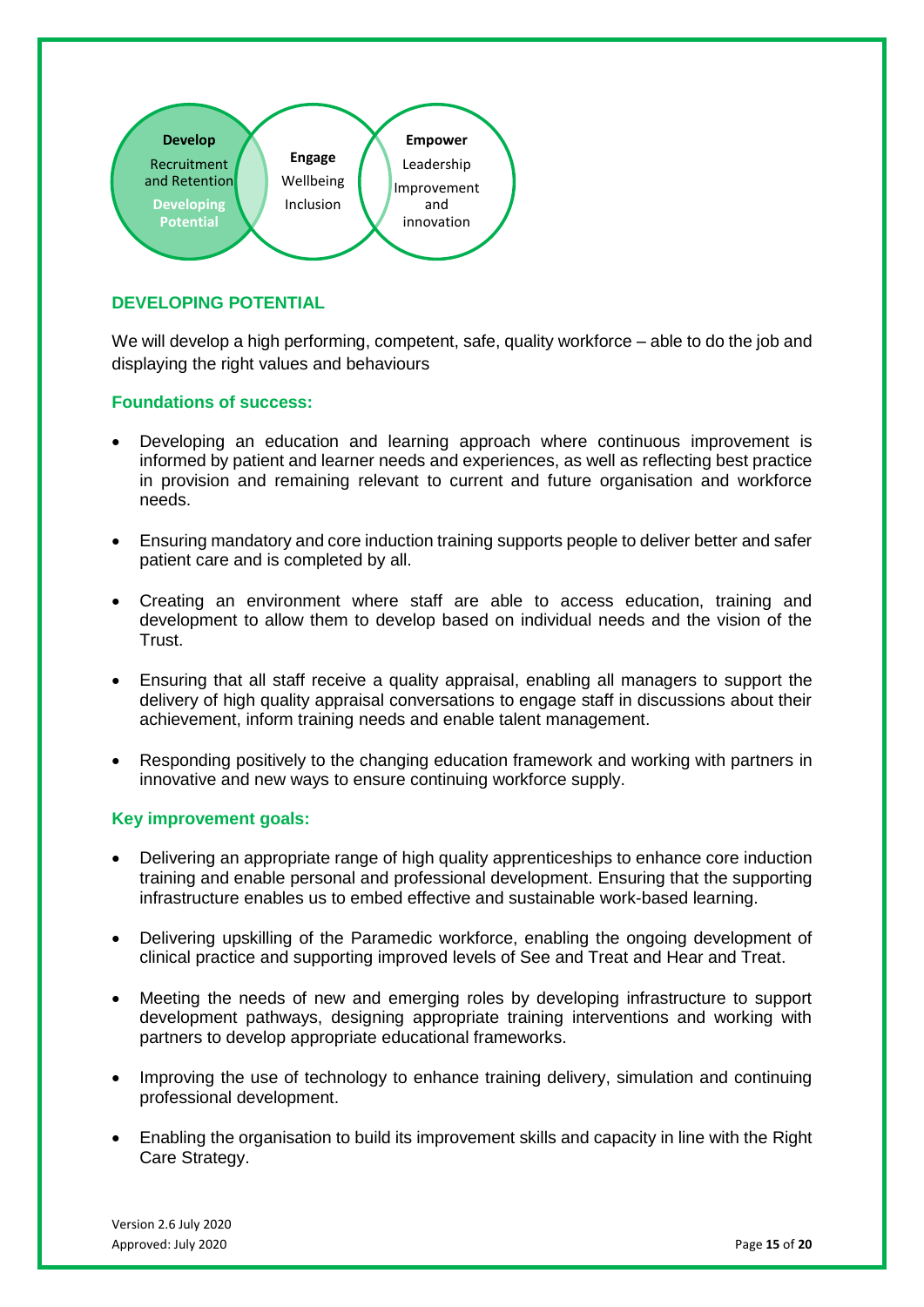

# <span id="page-15-0"></span>**WELLBEING**

To ensure staff are healthy, well and at work.

#### **Foundations of success:**

- Improving attendance through effective monitoring, management and occupational health support to deliver continuous improvement in levels of attendance and ensure that performance remains better than sector average.
- Encouraging the continual increase of the uptake of the annual flu immunisation vaccine accompanied by a comprehensive communications strategy to help staff to understand the benefits to them, their families and patients.
- Improving available support for staff by providing a suite of flexible working options that can be discussed and tailored to staff, based on their role and individual needs.
- Continuing to improve staff survey response rates and outcomes, using the data to proactively improve the Trust health and wellbeing offering.

- Encouraging staff to be healthy through a range of health and wellbeing support initiatives and signposting staff to nutrition, fitness and mental health advice. Ensuring local accountability for staff wellbeing and experience through localised health and wellbeing plans informed by the staff survey and staff engagement.
- Reducing staff experience of bullying and harassment, through development of a culture which consistently reflects our values and through effective management and support.
- Keeping staff safe through support for Trust wide initiatives to tackle violence and aggression, improving resilience, reducing mental health stigma and developing support for good mental health throughout the employee lifecycle.
- Enhancing our benefits package to provide comprehensive support to staff both during and outside of work.
- Enhancing our welfare support for those impacted by investigations and supporting procedures to support us in moving to a culture where speaking up, honesty and learning become the norm
- Moving towards an outstanding culture by engaging with our staff through an organisational healthcheck to support positive interventions which target those areas which have most impact on staff wellbeing.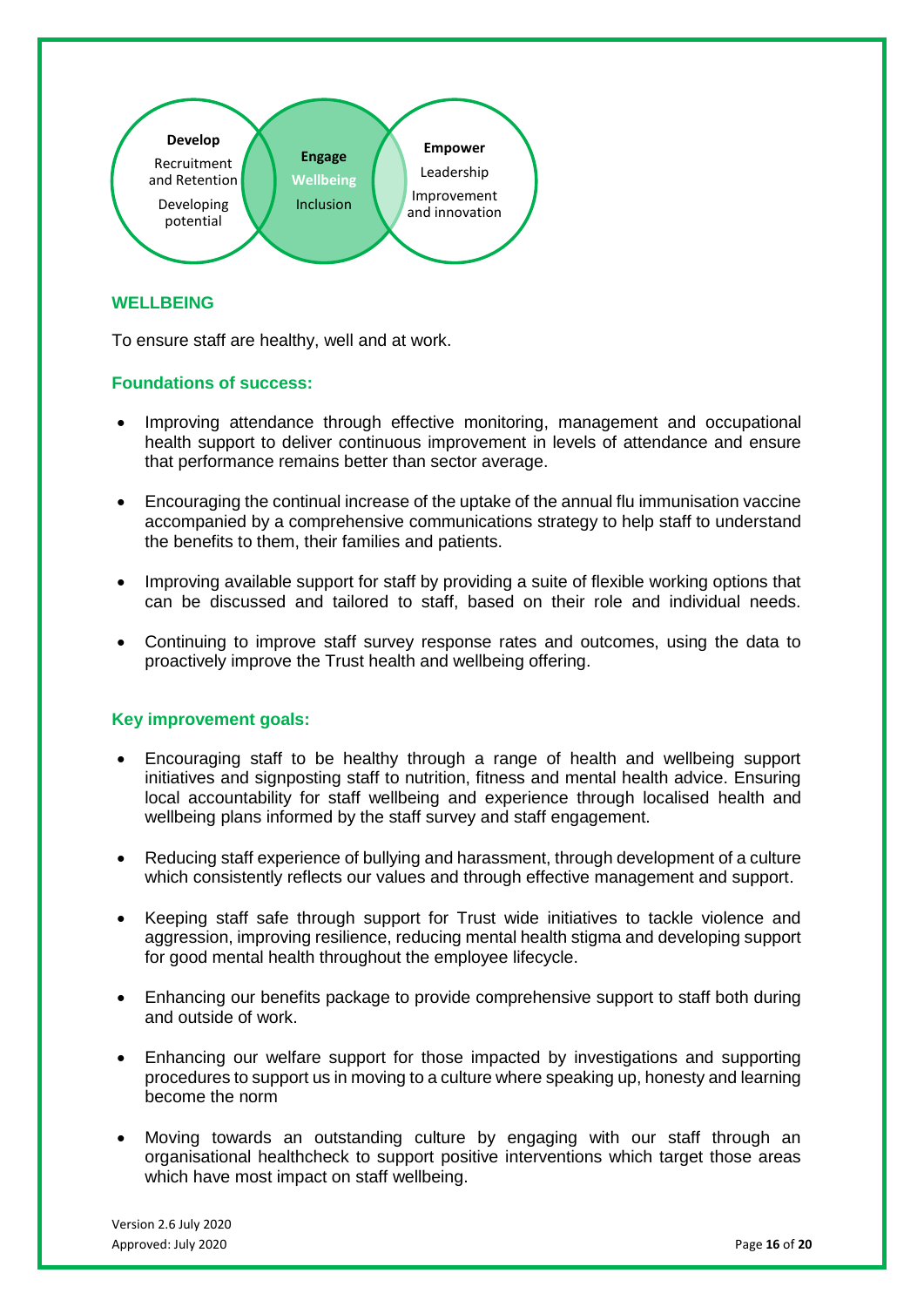

# <span id="page-16-0"></span>**INCLUSION**

To develop a diverse workforce representative of our communities, culturally competent and where all are able to reach their potential.

#### **Foundations of success:**

- Using self-assessment and data measurement through the Workforce Race Equality Scheme (WRES), Workforce Disability Equality Scheme (WDES), Equality Delivery System (EDS) and gender pay gap reporting to inform robust plans to tackle discrimination and deliver continuous improvement.
- Listening to staff experiences and responding with improvements
- Delivering diversity training through core induction, mandatory training and leadership induction.

- Improving the representation of women in the upper quartile of pay through targeted positive action programmes and through engaging with our female staff to identify and overcome barriers to progression.
- Continuing to improve workforce representation, particularly from BAME groups, delivering a year on year improvement in the diversity of our workforce.
- Improving cultural competence through embedding diversity training through leadership, induction and mandatory training.
- Improving the experience of BAME, LGBT+, female and disabled staff through increased engagement, supportive networks and greater development opportunities.
- Developing services that support the multi-faith chaplaincy needs of our workforce.
- Improving the visibility of leadership of the diversity agenda within the Trust to inspire confidence in staff and patients of the importance of inclusivity to high quality people management and patient care.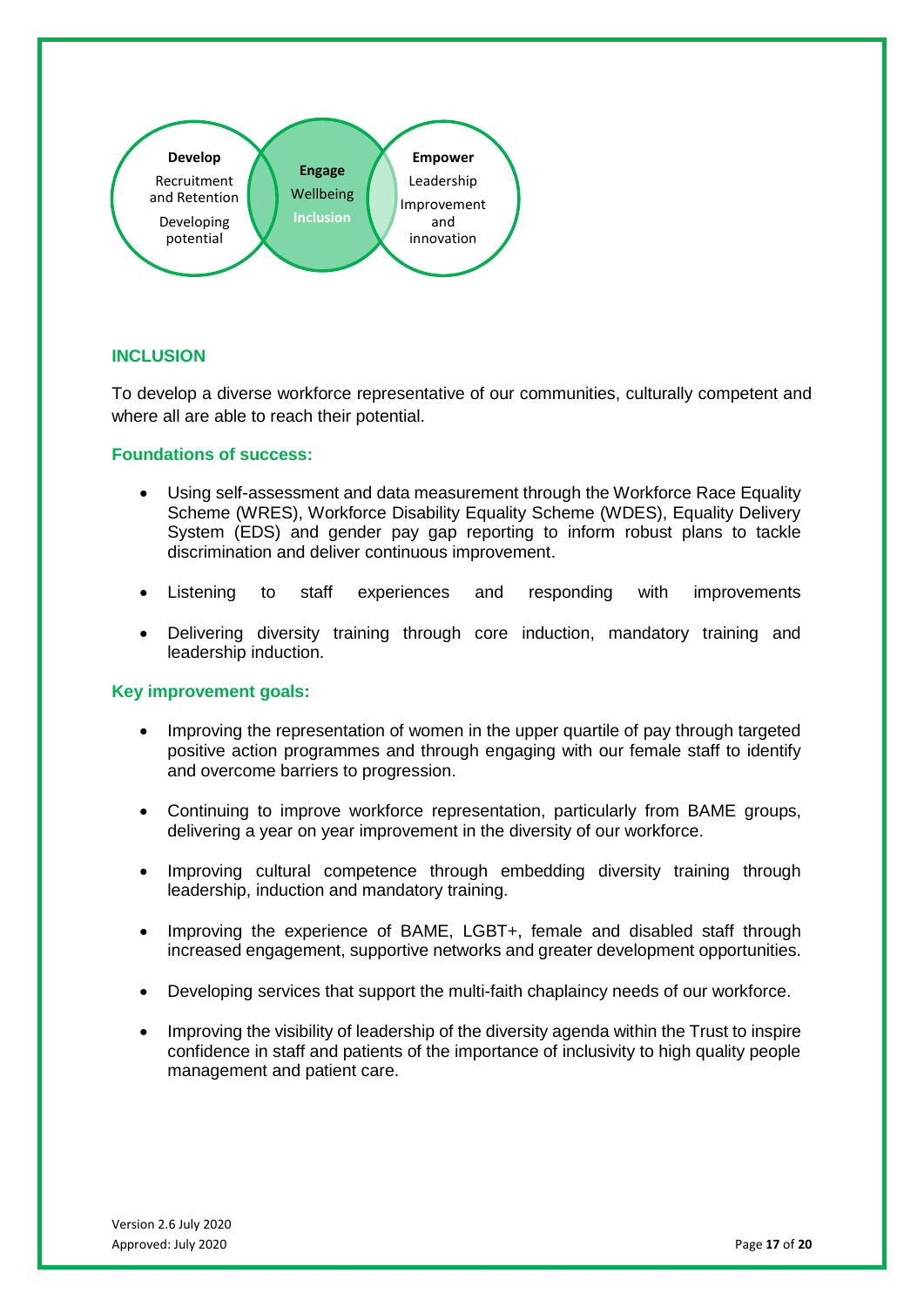

# <span id="page-17-0"></span>**LEADERSHIP**

Enabling our managers to create a positive culture, which empowers, supports and motivates staff to innovate and deliver safe and effective patient centred care in a changing environment.

#### **Foundations of success:**

- Maintaining a comprehensive approach to continuing management and leadership development through the provision of CMI qualifications, masterclasses and external educational development
- Continuing and improving the development of clinical leaders through education pathways and clinical practice developments.
- Continuing to grow the Trust's coaching programme to provide targeted support to enhance performance and personal growth
- Developing bespoke interventions to enable teams and individuals to maximise their potential for the benefit of the trust and themselves.

- Embedding the **Be Think Do** leadership principles into appraisal, recruitment and progression into leadership posts across the trust delivering ongoing improvements in staff experience measured through the staff survey.
- Guaranteeing that all new managers / team leaders have access to a comprehensive induction programme and ongoing essential learning programme to develop their skills, knowledge and behaviours in people management.
- Implementing a strategic approach to talent management and succession planning.
- Optimising the effectiveness of the Board through a comprehensive Board Development programme.
- Ensuring that managers are culturally competent and are able to create an environment that values and promotes diversity in the delivery of patient care.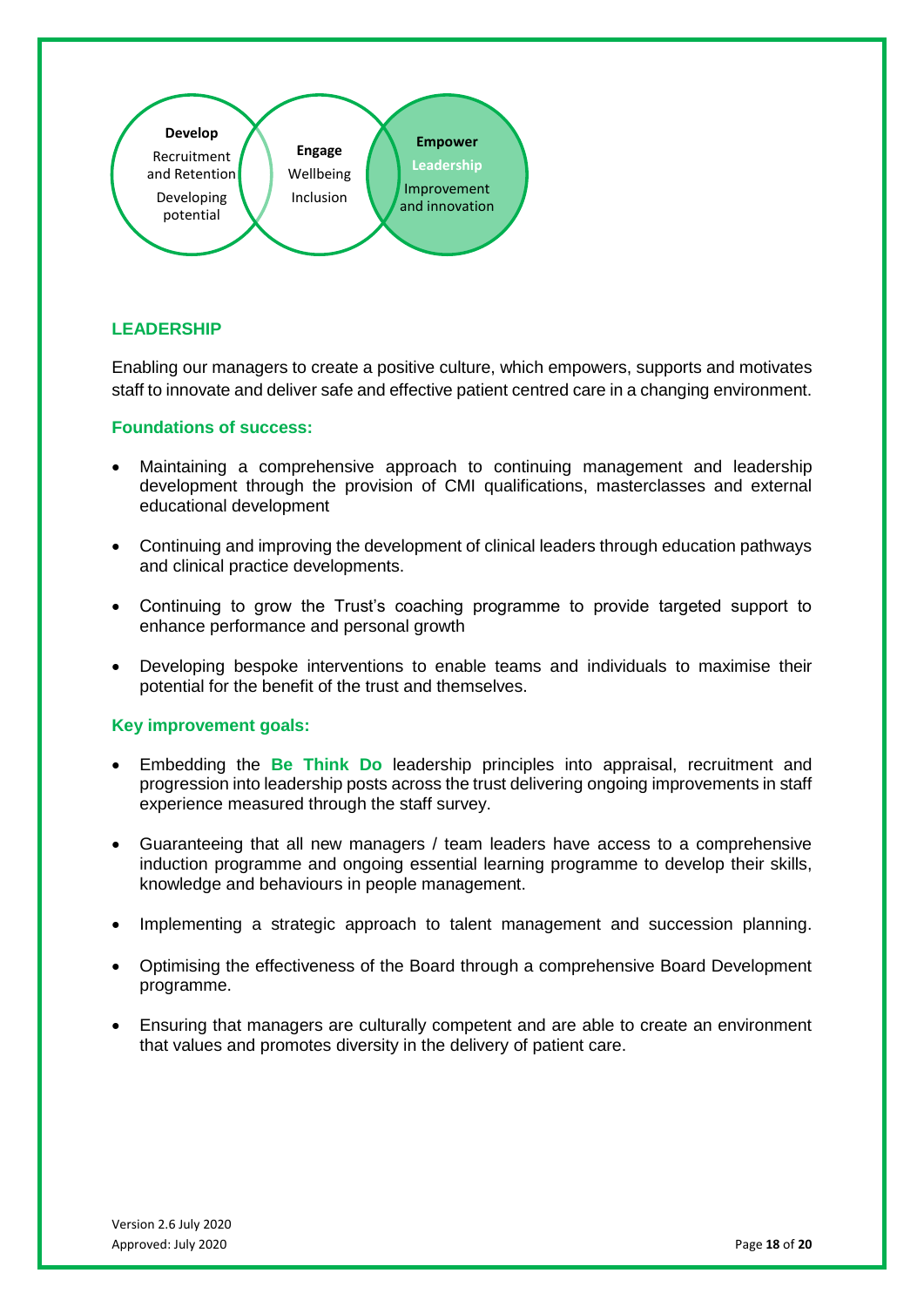

# <span id="page-18-0"></span>**IMPROVEMENT AND INNOVATION**

To develop and implement robust transformational change management programmes to deliver the Trust objectives in a way which reflects our values and supports staff and to respond proactively to rapidly changing external environments.

#### **Foundations of success:**

- Create a framework of effective and positive partnership working with trade unions and staff to ensure effective change can flourish. Working in partnership to support reviews of working practices and associated policies and procedures
- Facilitating delivery of effective organisational change
- Supporting change through effective organisational development, maintaining and continuing to improve the policy and procedural framework in which the workforce operates to reflect best practice and enable change

- Developing innovative workforce solutions to respond to the changing healthcare landscape, including the ongoing development of the multi-disciplinary workforce. Effectively introducing and developing the rotational working model both within the Trust and through collaborations with external healthcare partners.
- Designing roles and career pathways to support and enable the Trust's vision and to enrich roles to address challenges of attraction and retention.
- Developing management / leadership arrangements that are fit for purpose to lead a multi-disciplinary urgent and emergency care environment.
- Supporting comprehensive roster reviews in 999, 111 and EOC to improve rota arrangements to support the changing needs of service delivery and support the wellbeing of staff.
- Supporting the optimisation of system wide interoperability and digitalisation to develop new ways of working for frontline staff.
- Seeking to embed the principles of Just Culture through our investigations and supporting procedures to promote a culture of speaking up, honesty and learning.
- Refreshing our Partnership commitment through a review of our working arrangements and core principles in line with our values.